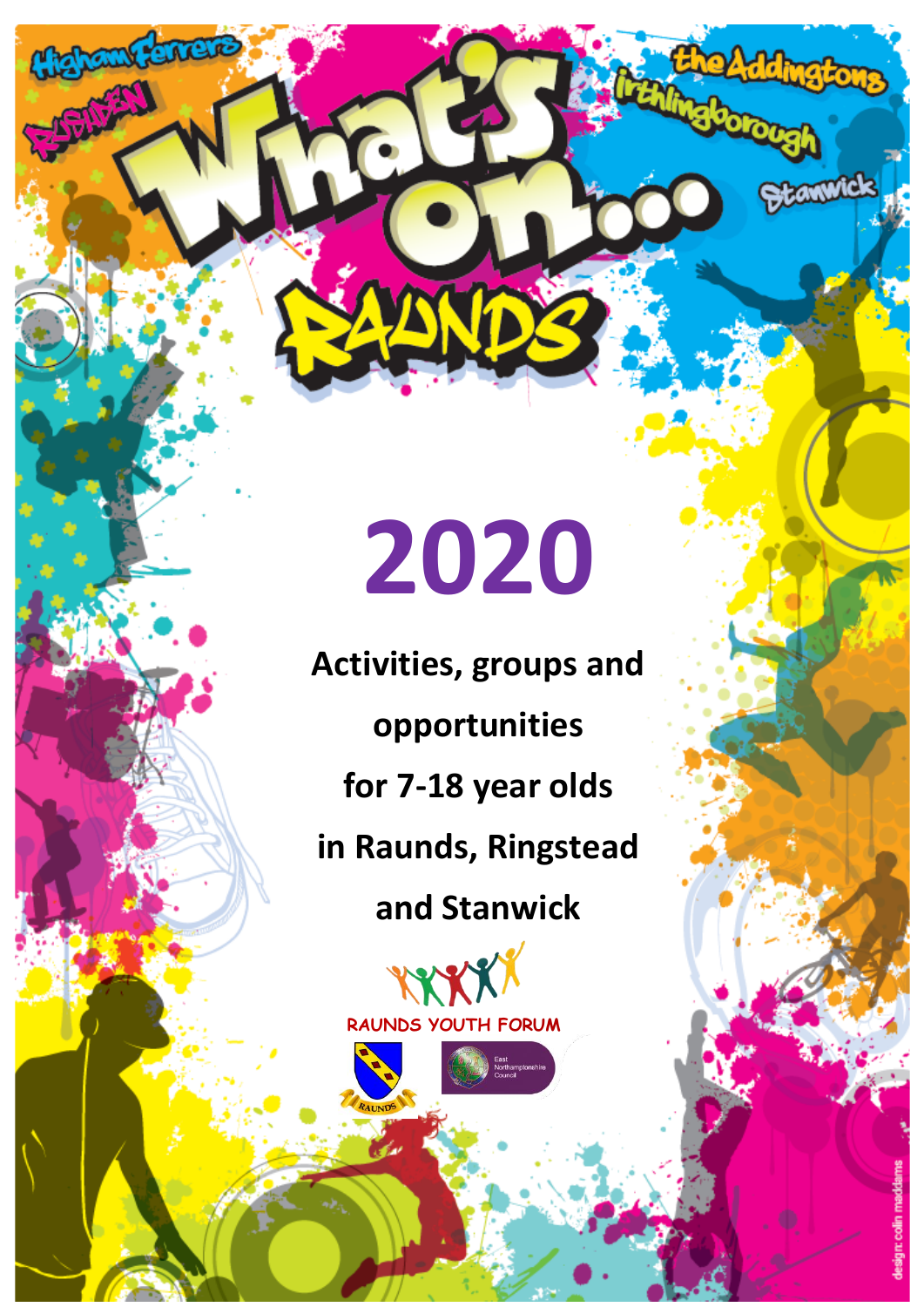## **RAUNDS, RINGSTEAD & STANWICK (ACTIVITIES FOR 7-18 YEAR OLDS)**

| <b>ACTIVITIES &amp; GROUPS</b>                      | <b>DETAILS</b>                                                       | <b>CONTACT</b>                                                        |
|-----------------------------------------------------|----------------------------------------------------------------------|-----------------------------------------------------------------------|
| <b>AMATEUR DRAMATICS/MUSIC</b>                      |                                                                      |                                                                       |
| Philippa Yeates Theatre School                      | Wednesday - Stanwick Village Hall                                    | Email: theatreschool@live.com                                         |
| Piano & Vocal teacher                               | By appointment                                                       | www.beccyhurrell.co.uk                                                |
| Rock School                                         | Saturday - Manor School                                              | 01933 623921 or Email: tsmith@nmpat.co.uk                             |
| <b>ARCHERY</b>                                      |                                                                      |                                                                       |
| <b>Archers of Raunds</b>                            | Friday - Manor School, Raunds Junior<br>Section for Age 8-18's       | www.archersofraunds.co.uk                                             |
| <b>BADMINTON</b>                                    |                                                                      |                                                                       |
| Junior Badminton (Stanwick)                         | Tuesdays                                                             | Phone: 0779470567<br>Email: stanwickjuniors@yourbadminton.club        |
| <b>CADETS</b>                                       |                                                                      |                                                                       |
| Sea Cadets (Rushden)                                | Rushden - Fridays. Age 10+                                           | www.sea-cadets.org/rushden<br>Email: info@rushdenseacadets.org.uk     |
| Air Cadets (858 Rushden Squadron)                   | Rushden - Mondays & Wednesdays<br>7pm - 9.30pm Age 12-17's           | www.858aircadets.org.uk                                               |
| Ranger Cadet CORPS (Finedon)                        | Wednesday Age 8-17                                                   | www.Rangercadetsuk.org                                                |
|                                                     |                                                                      | Email: rangercadetsnorthants@gmail.com                                |
| Northamptonshire Emergency Services<br>Cadets       | Police, Fire & Ambulance Age 13 to 18<br>Fire Cadets meet in Rushden | www.nescadets.co.uk                                                   |
| Army Cadets (Raunds Manor School)                   | Tuesdays 7pm - 9pm Age 12+                                           | www.armycadets.com                                                    |
| <b>CHILDREN'S CLUBS</b>                             |                                                                      |                                                                       |
| Kids' Club (Central Vineyard Church)                | Fridays - 3.30pm-5pm. School Years 1-5<br>(Windmill School, Raunds)  | www.centralvineyard.co.uk/raunds                                      |
| Raunds Rascals Breakfast & After school             | Weekdays before & after school up to 11yrs                           | 01933 461097 admin@raundsplaygroup.co.uk<br>www.raundsplaygroup.co.uk |
| <b>CHURCH</b>                                       |                                                                      |                                                                       |
| Methodist Church, Raunds                            | Sundays (all ages)                                                   | (01933) 622137 www.raundsmethodist.org.uk/                            |
| Church of England Benefice                          | Raunds, Ringstead, Hargrave and Stanwick                             | www.4spires.org                                                       |
| Family Service St Peters Church Raunds              | 4th Sunday of the month. All ages.                                   | www.4spires.org/calendar                                              |
| Messy Church St Peters Church Raunds                | 2 <sup>nd</sup> Saturday of the month. 3pm-5pm All<br>ages           | (01933) 622220                                                        |
| Club V (Y1-Y6) and Central Youth (Y7-               | Sundays - 10.30am Saxon Hall, Raunds                                 | www.centralvineyard.co.uk/raunds                                      |
| Y13) (Central Vineyard Church)                      |                                                                      |                                                                       |
| <b>CHOIR</b>                                        |                                                                      |                                                                       |
| St Peter's Church Choir, Raunds                     | Last Friday of Month evenings. Age 8+                                | (01933) 622220                                                        |
| <b>CRICKET</b>                                      |                                                                      |                                                                       |
| Raunds Cricket Club                                 | Play cricket - Check website for age groups                          | www.raundstown.play-cricket.com                                       |
| <b>DANCE</b><br>Hayley Nadine Dance Academy, Raunds | Various classes for all ages. Ballet, Tap,                           | www.danceacademyshowcase.com                                          |
|                                                     | Modern, Musical Theatre, Gymnastics, Irish                           |                                                                       |
| LF Dance (Ballet, tap, modern, street)              | Saxon Hall, Raunds Wednesdays & Fridays.                             | Email: lianne@ferdinando.plus.com                                     |
| Ruby's Ballet (Chelveston)                          | Mon/Tues/Thurs/Fri                                                   | www.rubysballetacademy.com                                            |
| <b>EMPLOYMENT</b>                                   |                                                                      |                                                                       |
| <b>Princes Trust Teams</b>                          | Age 16-25. Check website for details                                 | www.princes-trust.org.uk                                              |
| Prospect Drop In's<br>FISHING / WILDLIFE / CANOEING | Rushden Job Centre                                                   | 0800 731 3219                                                         |
| W'boro & District Angling Club                      | Check website for Under 16s details                                  | www.wdnac.org.uk                                                      |
| <b>ECL Angling Club (Wellingborough)</b>            | At Irthlingborough Lakes and Meadows                                 | 0784 0005276                                                          |
| Stanwick Lakes (e.g. Wildlife Watch)                | Various groups and activities. All ages                              | www.stanwicklakes.org.uk                                              |
| <b>Canoeing - River Nene</b>                        | <b>Check website for details</b>                                     | www.canoe2.co.uk                                                      |
|                                                     | Information is correct at the time of publication                    |                                                                       |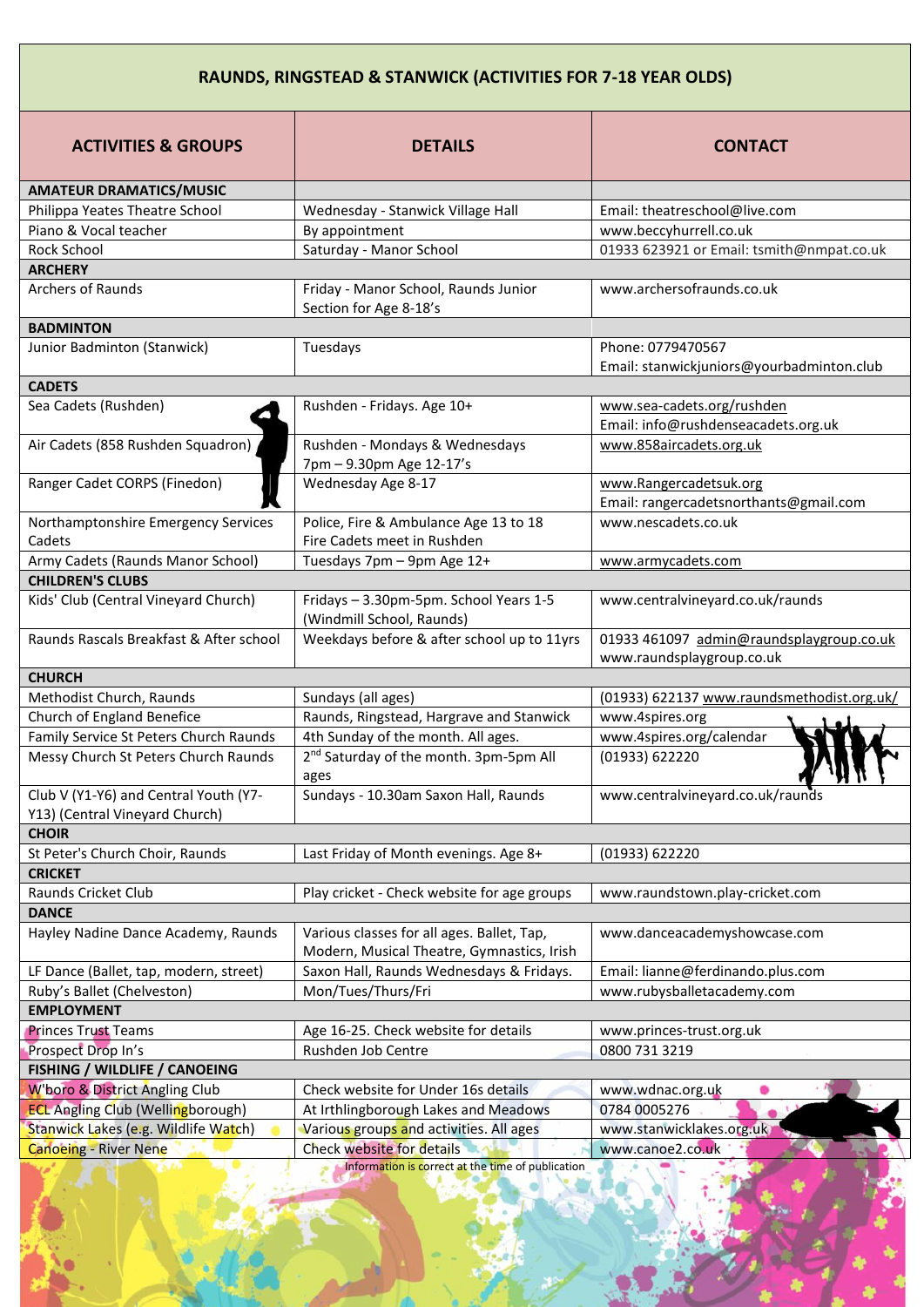## **RAUNDS, RINGSTEAD & STANWICK (ACTIVITIES FOR 7-18 YEAR OLDS)**

| <b>ACTIVITIES &amp; GROUPS</b>               | <b>DETAILS</b>                                     | <b>CONTACT</b>                              |
|----------------------------------------------|----------------------------------------------------|---------------------------------------------|
| <b>FITNESS / SKATE</b>                       |                                                    |                                             |
| Adrenaline Alley (Bikes/boards/skates)       | In Corby. Check Website for details.               | www.adrenalinealley.co.uk                   |
| Manor School Gym Sessions                    | For students of Manor School                       | www.manorschool.northants.sch.uk            |
| Northants Inline Skating, Rushden            | Public skating sessions or hockey                  | www.northantsinline.co.uk                   |
| Northants Stars Inline Roller Hockey<br>Club | In Rushden. Check Website for details              | www.northantsinline.co.uk                   |
| Skate Park, Raunds                           | Amos Lawrence Park / Playing Field                 | Just turn up and skate!                     |
| <b>FOOTBALL</b>                              |                                                    |                                             |
| Raunds Town Youth FC                         | All ages.                                          | www.northamptonshirefa.com<br>07905828502   |
| <b>Ringstead Rangers</b>                     | Under 15's.                                        | 07840254165                                 |
| <b>Stanwick Rovers</b>                       | Under 8's, 9's, 10's and 12's.                     | www.stanwickrovers.tripod.com               |
| <b>GOLF</b>                                  |                                                    |                                             |
| Rushden Golf Club (Chelveston)               | Check the website for full details                 | www.rushdengolfclub.org                     |
| <b>HELP &amp; SUPPORT</b>                    |                                                    |                                             |
| Whitefriars Church, Rushden                  | Check website for details                          | www.whitefriarschurch.org.uk                |
| <b>East Northants Community Services</b>     | Homeless? Phone the Sanctuary                      | (01933) 353946 www.encs.org.uk              |
| Service 6                                    | Check the website for full details                 | www.servicesix.co.uk                        |
| <b>Young Carers</b>                          | For 5-18 year olds that are carers                 | www.youngcarers.net                         |
| <b>HOLIDAY CAMPS</b>                         |                                                    |                                             |
| Manor Sports & Leisure Holiday Camps         | School Half Terms - 8.30am - 4.30pm                | (01933) 461459 or Email: sport@manor.school |
| <b>LIBRARY</b>                               |                                                    |                                             |
| Saturday Children's Club (Raunds             | First Saturday of the month 10.30am -              | Facebook: raundslibrary                     |
| Library)                                     | 11.30am and 12.30pm - 1.30pm                       | Email: raundslibrary@gmail.com              |
| <b>MARTIAL ARTS</b>                          |                                                    |                                             |
| Trodai Karate, Raunds                        | Fridays - Manor School Age 7+                      | www.trodai.com                              |
| Tae Kwon Do, Raunds                          | Tuesdays - Manor School                            | www.northants-taekwondo.com                 |
| Adrenaline Martial Arts, Raunds              | Saxon Hall. Phone for details.                     | Phone: 01954 211682                         |
| <b>BCKA Kickboxing, Raunds</b>               | Thursdays - Manor School                           | Phone: 07930 260 705                        |
| Nene Valley Judo, Raunds                     | Mondays - Manor School                             | Phone: 07825 234666                         |
| GKR Karate, Raunds                           | Thursdays - Manor School                           | Phone: 07931 504712                         |
| Wellingborough Amateur Boxing Club           | <b>Weavers Sports Centre</b>                       | Phone: 01933 222924                         |
| <b>ORGANISATIONS (Local)</b>                 |                                                    |                                             |
| Whitefriars Church, Rushden                  | Various groups for all ages. Drop in Youth<br>Cafe | www.whitefriarschurch.org.uk                |
| Groundwork North Northamptonshire            | Check the website for full details                 | www.eastmidlands.groundwork.org.uk          |
| Local Police                                 | For all incidents                                  | Phone 101                                   |
| Northants Association Youth Clubs            | Check the website for full details                 | www.nayc.org                                |
| Raunds Action Group (RAG)                    | Phone for further details                          | Phone: 07789 581172                         |
| Raunds Town Council                          | Check the website for full details                 | www.raunds-tc.gov.uk                        |
| Service 6                                    | Check the website for full details                 | www.servicesix.co.uk                        |
| <b>Young Farmers</b>                         | Ages 10-30 (Fun, friends and rural issues)         | www.northants-yfc.org.uk                    |
| Youth East Northamptonshire (YEN)            | Youth-related information in East Northants        | www.east-northamptonshire.gov.uk            |
| <b>RUGBY</b>                                 |                                                    |                                             |
| Rushden & Higham Rugby Club                  | Sundays. Age 5+                                    | www.rhrufc.org                              |
| <b>Wellingborough Rugby Club</b>             | Sundays. Age 5+                                    | https://wellingboroughrfc.rfu.club/         |

Information is correct at the time of publication